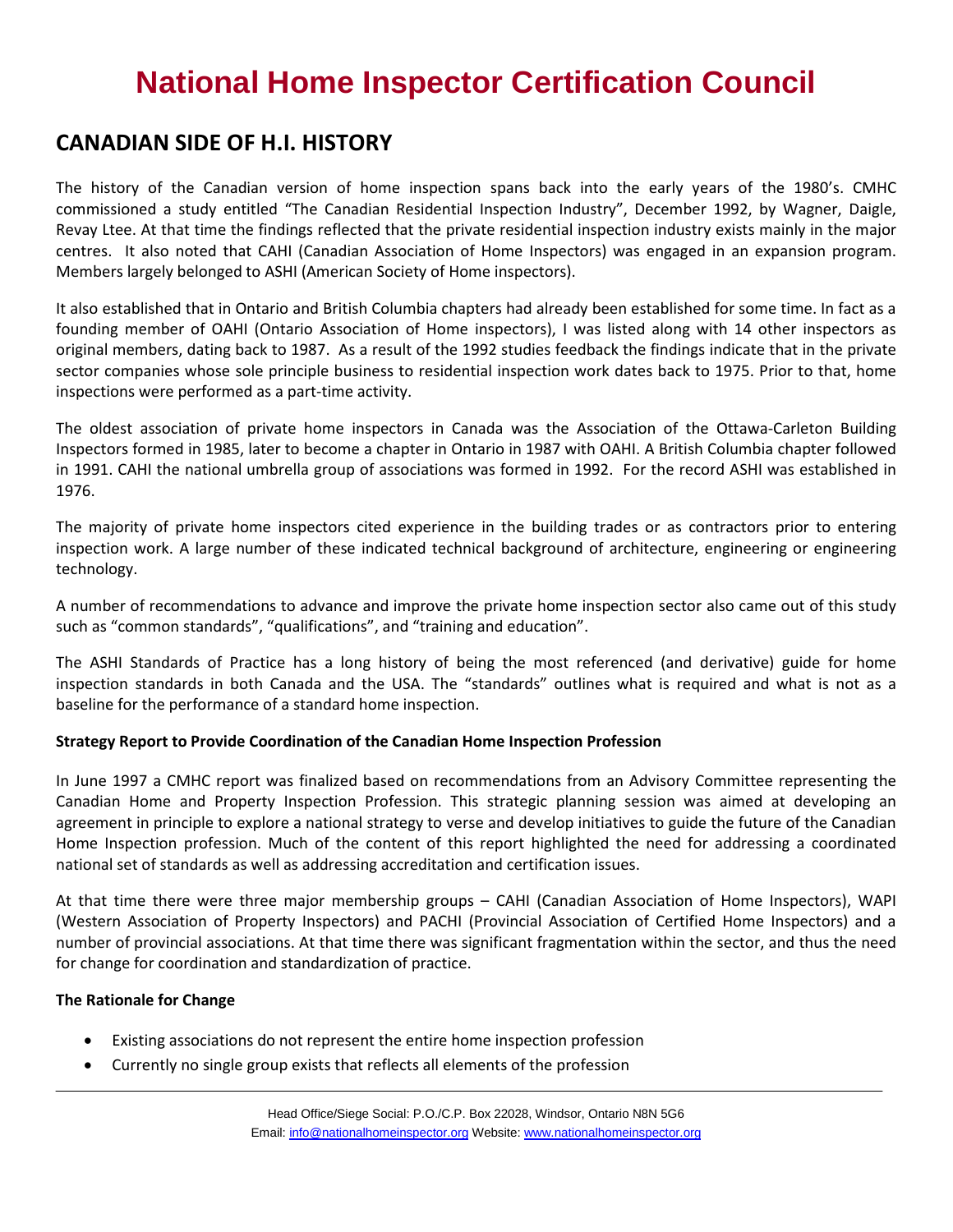- There is considerable fragmentation within and between existing associations
- Anyone can work as a home inspector without certification by a provincial association

Just to name a few, this became the key building blocks for the development of a **"National Initiative"**.

The overall objectives of the "National Initiative":

- 1) Elevate the status of the profession
- 2) Establish minimum occupational standards code of ethics and certification criteria
- 3) Insure that inspections comply with same performance standard across Canada
- 4) Approve, support and coordinate accrediting bodies to "self-regulate" certification and provide control of private-sector home inspectors

#### **Home Inspector Training & Certification**

The private sector respondents from the 1997 CMHC study strongly supported the establishment of a recognized qualification standard for home inspectors. As such a DACUM project resulted. Its purpose was to analyze the "inspection" function in order to identify the skills and knowledge necessary for the tasks and duties for competent performance. The first DACUM was completed in 1992 by SAIT. Since that time at least 3 more major reviews of previous DACUMs, (2001, 2008) with latest conducted in 2013, and final document released in 2014.

DACUMs (**D**eveloping **A C**urricul**um**) are a well-known process for conducting a job and/or occupational analysis. DACUM is extensively used by educators and trainers when they are establishing a new education or training program, or for updating and revising an existing program of study. DACUMs helped in the development and advancement of home inspection education and training opportunities to enhance a home inspector's knowledge and skills.

#### **CMHC & HRSDC (Canada Mortgage & Housing Corporation & Human Resource Development Canada)**

Both CMHC and HRSDC were key supporters to help in the development of a **"National Initiative"** to help in the study and advancement of "standards" and "certification requirements" for the home inspection sector. The "Initiative" was first launched in late 1999 and early 2000 and known as CHIBO (Canadian Home Inspectors and Building Officials) Steering Committee. The first release of the "Competencies" required for Professional Home/Property Inspectors was released May 1, 2001. During this process the Steering Committee, facilitated by a DACUM facilitator also developed a document that identified "Common Core Competencies" that both Private and Public Sector (Municipal Building Officials) shared in common.

During this period CAHI changed its name to CAHPI, and essentially became the "go to" association representing the home and property inspection sector.

The second CHIBO II Project was funded in 2003 and completed in October of 2005. The Construction Sector Council, now known as "BuildForce", managed the project. The primary objective of this project was "to establish and develop certification and accreditation models that will lead to recognizable and credible inspection industry and also increase worker mobility between jurisdictions". The results of this not only satisfied the full intent of the National Initiative, but also led to the formation of the National Certification Authority, hence the NCA.

#### **NCA - CAHPI – What could have been?**

After the final release of the 2005 National Initiative Project was completed CAHPI National took it upon itself to manage the National Certification Project. It created the NCA (National Certification Authority). The NCA was to be comprised of elected "National Certificate Holders". In the background there was movement by several CAHPI Provincial associations to undermine and control the NCA. The general agreement held by major funding providers was for the National Certification Project must be "open and accessible to any" home inspector regardless of affiliation.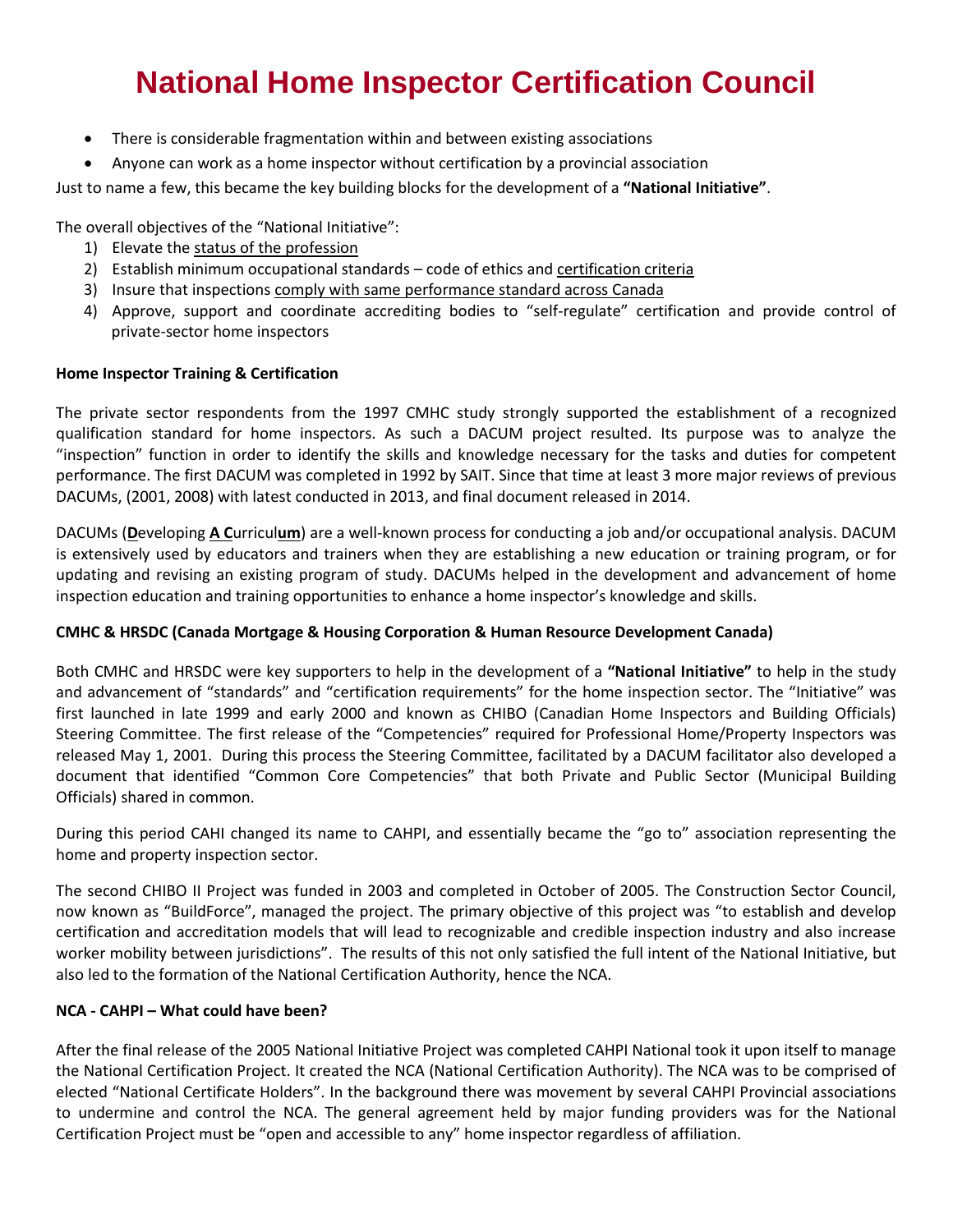One of the National Certification Program primary objectives was to develop and test a National Certification Program for home inspectors – introduction of national final field exams (test assessment) though a practical **Test Inspection with Peer Review (TIPR).** The NCA Certification was benchmarked in accordance with the recommendations of the findings in the 2<sup>nd</sup> CHIBO Project. The TIPR became a practical assessment of a home inspector's skill and later became the new norm for many inspection associations as a criterion for certification.

Over time those elected National Certificate Holders (NCH) that represented the NCA and all National Certificate Holders were handcuffed by the whims and veto of CAHPI National and its' provincial associations. After several meetings and proposed agreements to ensure independence for arm's length management of the NCA; CAHPI and its' provincial associations dismissed the NCA board and put an end to the National Certification Program mid-2010.

#### **NCA – NHICC - Fractured again and picking up the pieces**

During the period of 2006 to 2010 a number new home inspection associations grew in many of the provinces. These were viewed as a threat to CAHPI National and its provincial associations. Once again it appeared that the sector was ripe with discontent and offering home inspectors an opportunity to look for easier pathways into claiming to be "certified".

With the winding down of the National Certification Program and National Certificate Holder the "elected" board members of the NCA, sought approval from the stakeholders to continue the valuable work invested by the stakeholders. This became the beginning of the NHICC (National Home Inspectors Certification Council). The NHICC is a not-for-profit federal "certification body" for home inspectors in Canada. A volunteer Board of Directors runs the NHICC. The certification division of the NHICC is an arm's length "third party status" council that manages the testing and examination of candidates. The primary purpose of the NHICC targets upholding the commitment to existing National Certificate Holders, and open and fair treatment of candidates that desired to pursue the values of achieving "national certification".

The NHICC has had a number of notable successes that includes recognition for licensing in both British Columbia and Alberta. This past year the NHICC was also invited for a presentation with respect to licensing Home Inspectors in Ontario. The NHICC maintains membership and certification guidelines through the Institute of Credentialing Excellence and has a Credentialing Specialist on staff. Additionally the NHICC maintains grass roots support from "public member" representatives in its credentialing work.

#### **Where are we now? - Licensing & Fragmentation & CSA**

Licensing was first introduced to the home inspection sector in 2009 in British Columbia. Since that time Alberta required licensing within the home inspection businesses in 2011. More recently the province of Ontario approved a Bill to license home inspectors earlier this year in 2017. It is anticipated that licensing will start in late 2018 to early 2019.

Again in the province of Ontario there currently are as many as 7 different home inspection associations. This does not count the non-affiliate inspectors. With a downturn in the market for demand of home inspections as a condition of sale, the overall market to sustain home inspectors has significantly decreased. Ultimately the future of home inspections is largely controlled by the whims of Realtors. Realtors steering clients to inspection favourites appears to be the most common complaint behind a clearer separation of the Realtor/Inspector relationship.

Another new initiative was initiated primarily from Alberta to create a home inspection standard. Thus the development and creation of the (Canadian Standards Association) Home Inspection Standard. This "standard" appears to be largely based on performance standards taken from other Standards of Practice such as the ASHI (American Society of Home Inspectors) and modified versions such as the CAHPI (Canadian Association of Home and Property Inspectors) Standards of Practice. Inspectors also foresee concerns of how paying to read a CSA copyright "standard" for a fee will impact not just home inspectors but also all consumers considering a home inspection or simply access to that information. This presents a counter intuitive "standard" that is based on what already is readily available to consumers on most every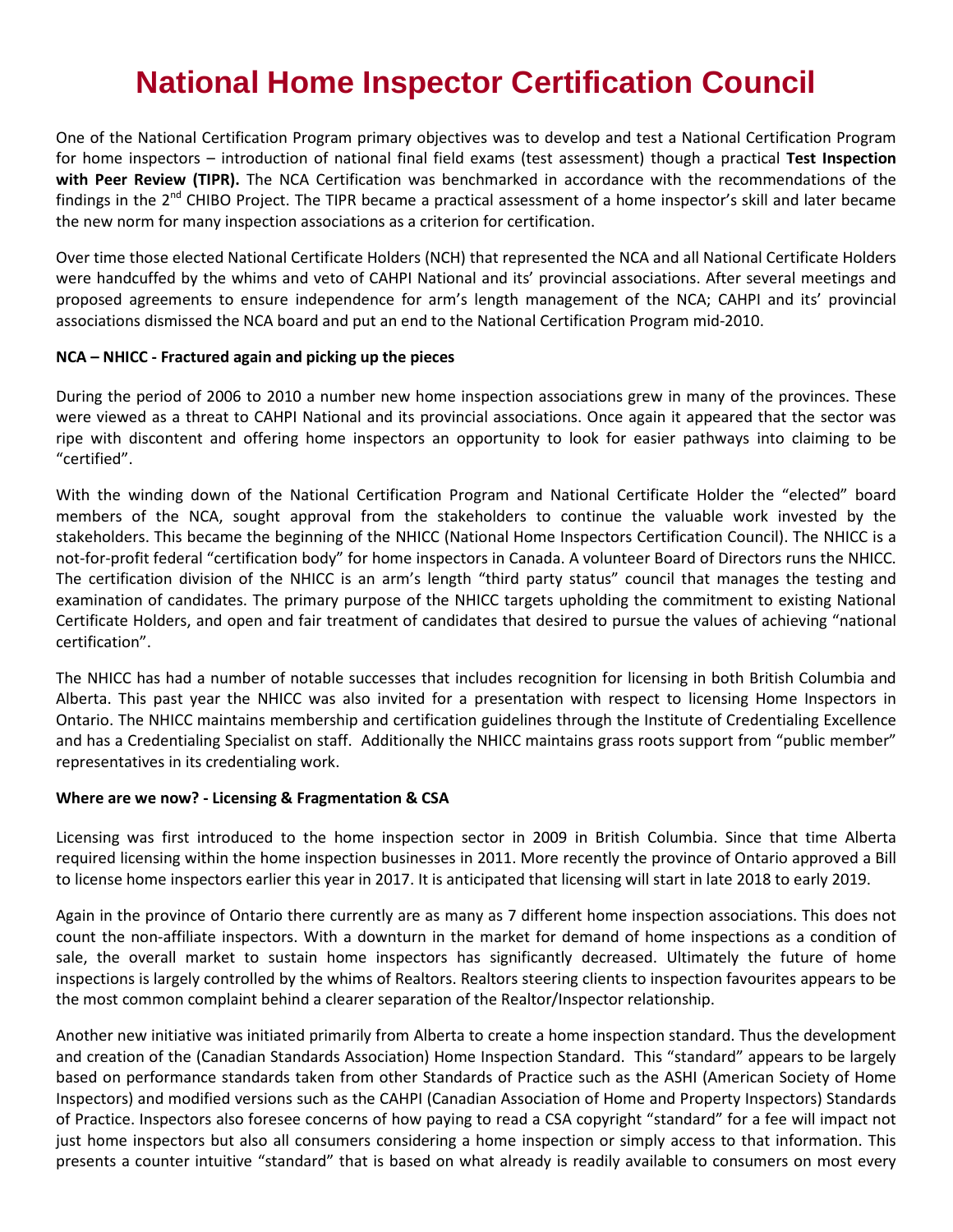home inspection association website for "free". Typically inspectors provide the "standard" to their clients as a point of reference commonly utilized to describe the "scope of work".

On another note although CSA standards are typically well known, however past precedence based on many court decisions recognize the most commonly used home inspection "standards of practice", such as the ASHI and CAHPI Standards of Practice. These standards have been in existence for almost 40 years, so there is a legal recognized point of reference to these performance standards.

#### **Has anything really changed?**

Again just the author's opinion, but for as much as the home inspection sector has made some significant strides forward, there's still a lot of turf protection by most home inspection associations. There are also a lot of fast track certifications that can be seen as undermining raising the bar of assuring quality and competency level in the performance of a home inspection. There's question regarding the conflict of interest presented by association certifying members through their mandated education requirements. After all for associations to exist and be financially stable they are largely dependent on the annual fees and means of support through offering directed education required of their members.

On the education side there are a number of courses in home inspections offered by the college system in Canada. However there appears to often be resistance to recognize other private career based home inspection education opportunities. Again some home inspection associations often refer new candidates to their preferred education vendor, thus raising the question of conflicts.

In order to remain truly autonomous and avoid a conflict of interest the decision for certification must provide direct protection of essential certification decisions from undue influence. Unfortunately certification and education are intertwined in order to provide financial stability to most home inspection associations. True certification programs must satisfy the requirement for autonomy of the governing body in a number of ways.

As noted earlier from the work of the National Initiative the Test Inspection process has advanced into the leading method of providing peer review and practical field-testing of the practical skills of home inspectors. To date the NHICC has a history of processing over 500 inspectors through this assessment system. It's interesting to report that approximately 18% of the candidates fail to meet the testing standard of a minimum pass grade of 80% in result of the "must find" significant defects. Ultimately this raises the question regarding inadequately qualified home inspectors that are claiming their proficiency in the unsuspecting marketplace.

Most recently CAHPI the once claimed "national voice of the home inspection sector" has divested itself as the national association of CAHPI recognized associations, which included representation in every province. Today CAHPI has changed its focus into becoming the parallel home inspection association similar to ASHI in the United States. This also raises the question of whether CAHPI will simply become just another home inspection association in the fragmented mix in Canada. Signs already exist that this change in CAHPI has only help further fragment the previous associations it held with its provincial counterparts.

#### **Insurance**

The other large component of the home inspection sector is requirement related to (E&O) error and omission insurance, and general liability. Although no comprehensive database is maintained regarding E&O, complaints or disciplinary actions specific to Home Inspectors, some information was uncovered in a dated CMHC study that indicates that there may be cause for concern.

In 2004 CMHC conducted an insurance study (Investigating Claims against Home and Property Inspectors) related to the home inspection sector that provided the state of affairs on E&O insurance. The purpose of this study focused on the